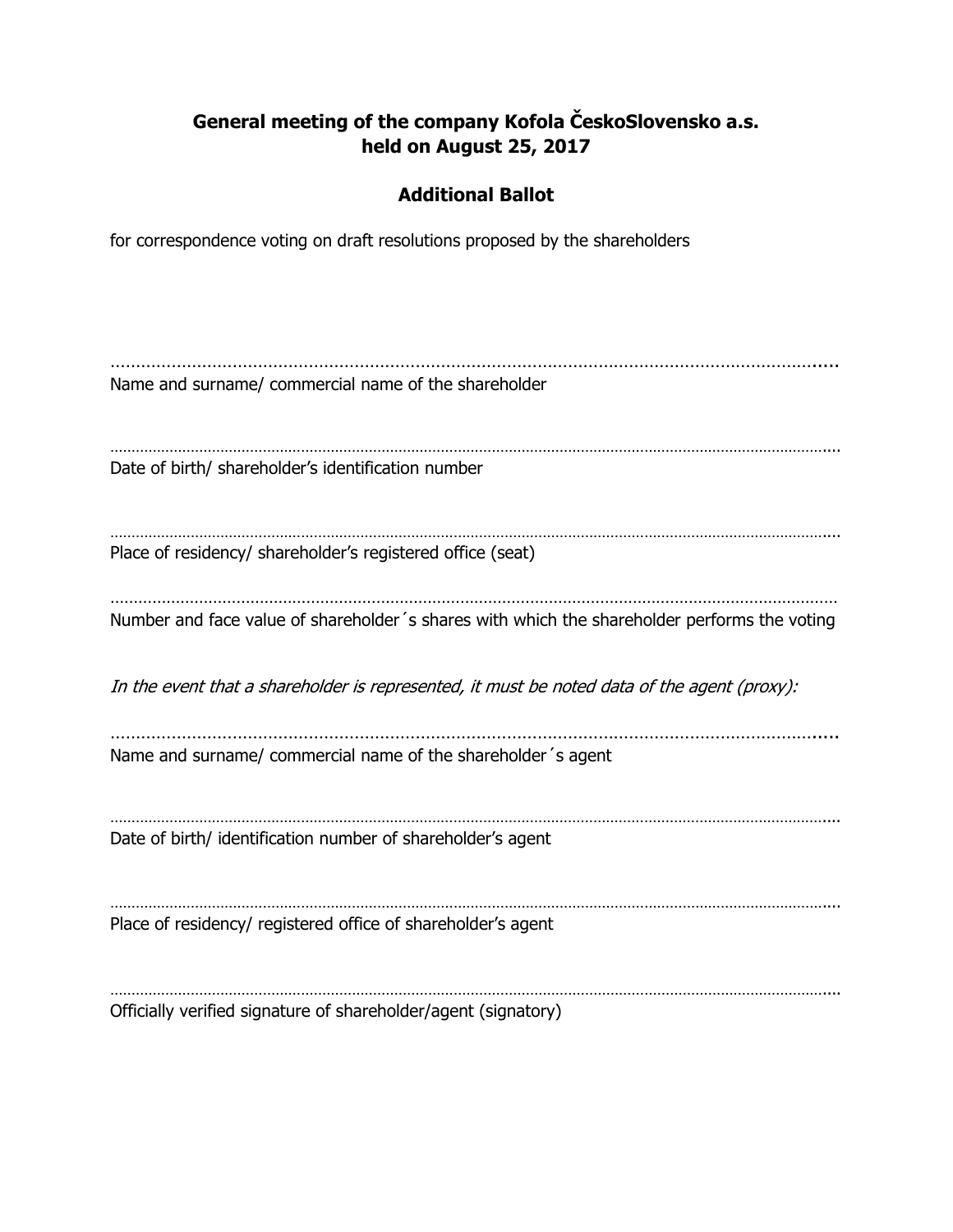## **General meeting of the company Kofola ČeskoSlovensko a.s. held on August 25, 2017**

## **Additional Ballot**

 $\overline{\phantom{a}}$ 

for correspondence voting on draft resolutions proposed by the shareholders

**The Company** 

| Resolution of the item no. 2 : Approval of the Facility agreement and Financial<br><b>Documents</b>                                                                                                                                                                                                                                                                                                                                                                                                                                                                                                                                                                                                                                                                                                                                                                                                                                                                                                                                                                                                                                                                                                                                                                                                                                                                                                                                                                                                                                                                                                                                                                                                                                                                                                                             |            |                |                |
|---------------------------------------------------------------------------------------------------------------------------------------------------------------------------------------------------------------------------------------------------------------------------------------------------------------------------------------------------------------------------------------------------------------------------------------------------------------------------------------------------------------------------------------------------------------------------------------------------------------------------------------------------------------------------------------------------------------------------------------------------------------------------------------------------------------------------------------------------------------------------------------------------------------------------------------------------------------------------------------------------------------------------------------------------------------------------------------------------------------------------------------------------------------------------------------------------------------------------------------------------------------------------------------------------------------------------------------------------------------------------------------------------------------------------------------------------------------------------------------------------------------------------------------------------------------------------------------------------------------------------------------------------------------------------------------------------------------------------------------------------------------------------------------------------------------------------------|------------|----------------|----------------|
| Wording of the counterproposal of the shareholder<br>Karlovarské minerální vody, a.s., ID No.: 147 06 725,                                                                                                                                                                                                                                                                                                                                                                                                                                                                                                                                                                                                                                                                                                                                                                                                                                                                                                                                                                                                                                                                                                                                                                                                                                                                                                                                                                                                                                                                                                                                                                                                                                                                                                                      | <b>FOR</b> | <b>AGAINST</b> | <b>ABSTAIN</b> |
| with its registered seat at Horova 1361/3, 360 01<br><b>Karlovy Vary:</b>                                                                                                                                                                                                                                                                                                                                                                                                                                                                                                                                                                                                                                                                                                                                                                                                                                                                                                                                                                                                                                                                                                                                                                                                                                                                                                                                                                                                                                                                                                                                                                                                                                                                                                                                                       |            |                |                |
| <b>Draft resolution:</b>                                                                                                                                                                                                                                                                                                                                                                                                                                                                                                                                                                                                                                                                                                                                                                                                                                                                                                                                                                                                                                                                                                                                                                                                                                                                                                                                                                                                                                                                                                                                                                                                                                                                                                                                                                                                        |            |                |                |
| "In connection with the Facility Agreement for up to CZK<br>2,800,000,000, which may be entered into by, amongst others,<br>the company, Kofola a.s., a joint-stock company established<br>and existing under the laws of the Czech Republic, with its<br>registered office at Za Drahou 165/1, Pod Bezručovým vrchem,<br>794 01 Krnov, Czech Republic, Identification No. 277 67 680,<br>registered in the Commercial Register maintained by the<br>Regional Court in Ostrava, Section B, Insert No. 3021 ("Kofola<br>CZ"), and Kofola a.s., a joint-stock company established and<br>existing under the laws of the Slovak Republic, with its<br>registered office at súp. č. 1, Rajecká Lesná 013 15, Slovak<br>Republic, Identification No. 36 319 198, registered in the<br>Commercial Register maintained by the District Court in Zilina,<br>Section Sa, Insert No. 10342/L ("Kofola SK"), as debtors,<br>Česká spořitelna, a.s., a joint-stock company established and<br>existing under the laws of the Czech Republic, with its<br>registered office at Prague 4, Olbrachtova 1929/62, Postal<br>Code: 140 00, Czech Republic, Identification No. 452 44 782,<br>registered in the Commercial Register maintained by the<br>Municipal Court in Prague, Section B, Insert No. 1171, and<br>Československá obchodní banka, a. s., a joint-stock company<br>established and existing under the laws of the Czech Republic,<br>with its registered office at Prague 5, Radlická 333/150, Postal<br>Code: 150 57, Czech Republic, Identification No. 000 01 350,<br>registered in the Commercial Register maintained by the<br>Municipal Court in Prague, Section BXXXVI, Insert No. 46, as<br>mandated lead arrangers and original lenders, and Ceská<br>spořitelna, a.s., a joint-stock company established and existing |            |                |                |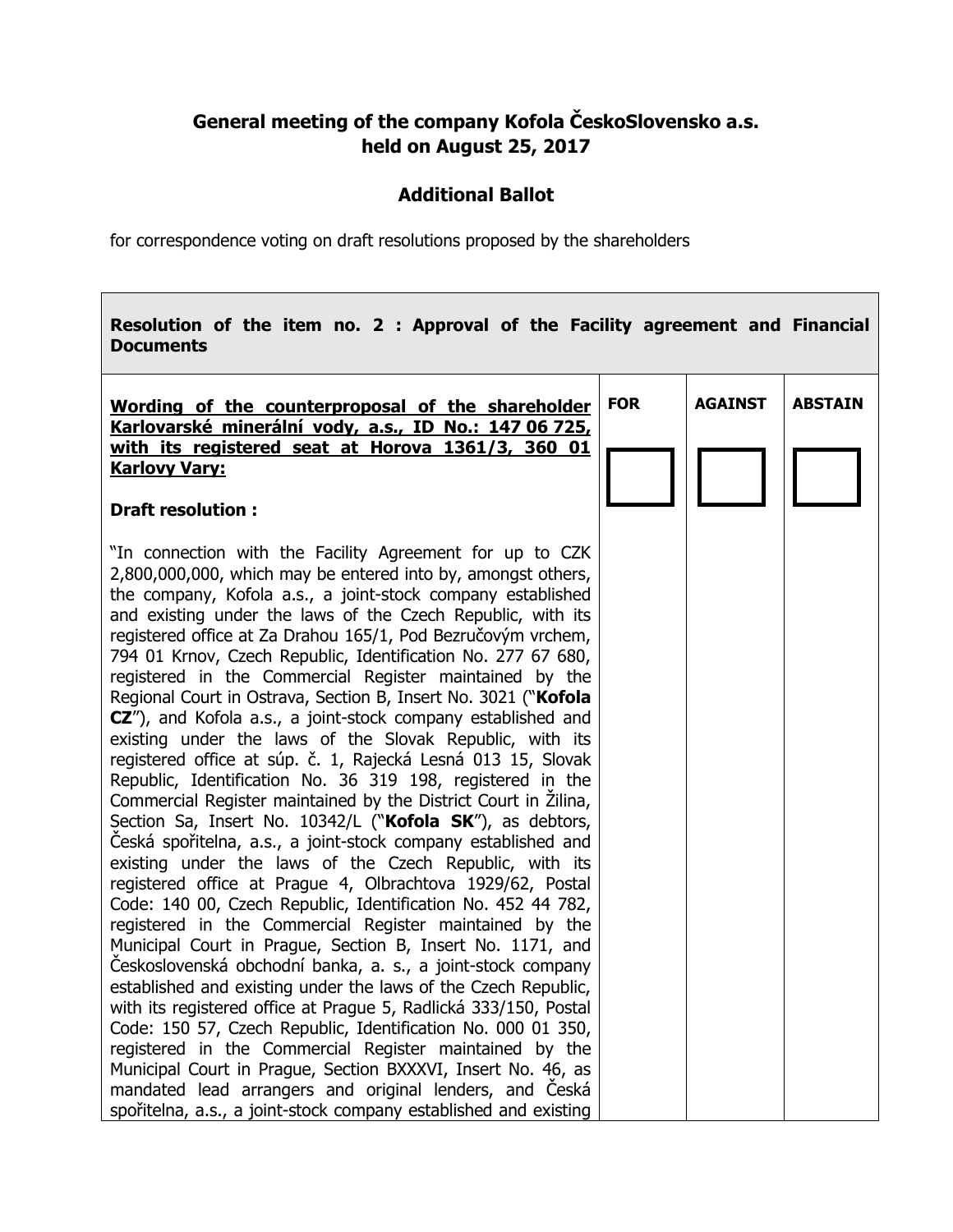| under the laws of the Czech Republic, with its registered office<br>at Prague 4, Olbrachtova 1929/62, Postal Code 140 00, Czech<br>Republic, Identification No. 452 44 782, registered in the<br>Commercial Register maintained by the Municipal Court in<br>Prague, Section B, Insert No. 1171 ("Agent" or "Ceská<br>spořitelna") as facility agent and security agent of the<br>Finance Parties (" <b>Facility Agreement</b> "), the General Meeting |  |
|--------------------------------------------------------------------------------------------------------------------------------------------------------------------------------------------------------------------------------------------------------------------------------------------------------------------------------------------------------------------------------------------------------------------------------------------------------|--|
| hereby:                                                                                                                                                                                                                                                                                                                                                                                                                                                |  |
| a) Approves the terms of and<br>the transactions<br>contemplated by the Finance Documents (as defined<br>under the Facility Agreement), up to the maximum<br>amount of CZK 2,800,000,000;                                                                                                                                                                                                                                                              |  |
| b) Decides that the company will sign, deliver and perform<br>Finance Documents (as defined under the Facility<br>Agreement), however, up to the maximum amount of<br>CZK 2,800,000,000, including, without limitation:                                                                                                                                                                                                                                |  |
| <b>Facility Agreement;</b><br>i.                                                                                                                                                                                                                                                                                                                                                                                                                       |  |
| ii. Related Arrangement Fee Agreement;                                                                                                                                                                                                                                                                                                                                                                                                                 |  |
| iii. Related Agency Fees Agreement;                                                                                                                                                                                                                                                                                                                                                                                                                    |  |
| iv. Related Bank Guarantee Facility Contract; and                                                                                                                                                                                                                                                                                                                                                                                                      |  |
| v. Related Hedging Agreement."                                                                                                                                                                                                                                                                                                                                                                                                                         |  |
| Resolution of the item no. 3: Approval of acquisition of shares issued by the company<br>under the public bid to buy shares made by the company RADENSKA, družba za polnitev                                                                                                                                                                                                                                                                           |  |

**under the public bid to buy shares made by the company RADENSKA, družba za polnitev mineralnih voda in brezalkoholnih pijač, d.o.o.**  Т  $\overline{\phantom{a}}$ 

| Wording of the counterproposal of the qualified<br>shareholder AETOS a.s., ID No.: 061 67 446, with its<br>registered seat at Nad Porubkou 2278/31a, Poruba,<br>708 00 Ostrava:<br><b>Draft resolution:</b>                                                                                                                                                                                   | <b>FOR</b> | <b>AGAINST</b> | <b>ABSTAIN</b> |
|-----------------------------------------------------------------------------------------------------------------------------------------------------------------------------------------------------------------------------------------------------------------------------------------------------------------------------------------------------------------------------------------------|------------|----------------|----------------|
| "In compliance with Section 301 par. 1 letter a) and par. 2 of<br>the Business Corporations Act in connection with Section 318<br>par. 1 of the Business Corporations Act the General Meeting of<br>the company approves that the company RADENSKA, družba<br>za polnitev mineralnih voda in brezalkoholnih pijač, d.o.o., a<br>limited liability company incorporated and existing under the |            |                |                |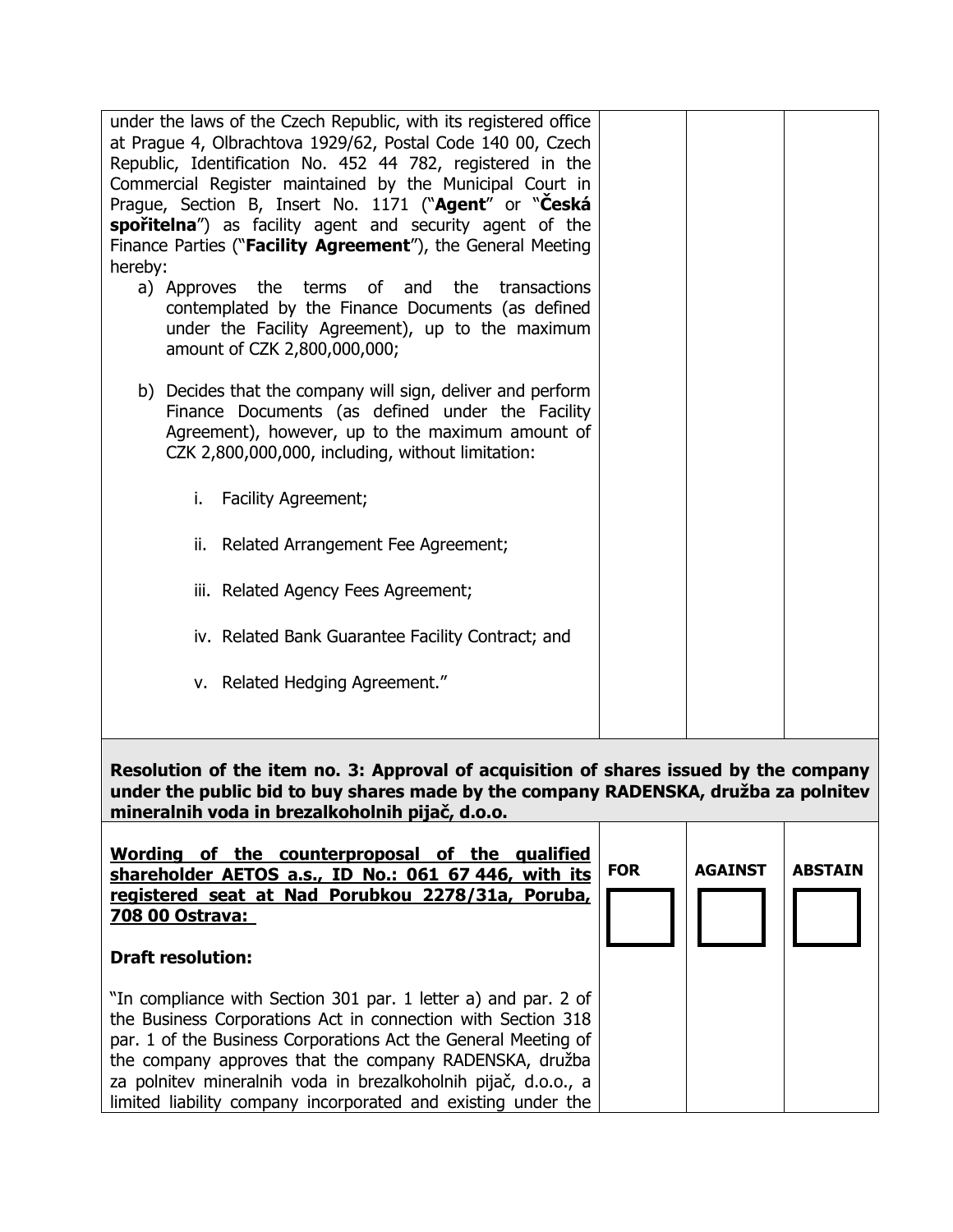| Slovenian laws, with its registered seat at Boračeva 37, 9252<br>Radenci, Republic of Slovenia, ID No. 5056152000, may<br>acquire up to 1,114,750 listed common registered shares<br>issued as book-entry shares by the company, each of a face<br>value of 100 CZK and carrying one vote at the General Meeting<br>of the company admitted to trading on the Prague Stock<br>Exchange (Burza cenných papírů Praha, a.s.) and registered by<br>the Central Securities Depository Prague under ISIN code<br>CZ0009000121 that carry in total $1,114,750$ votes at the<br>General Meeting of the company representing 5 % of all votes<br>at the General Meeting of the company by way of a public bid<br>to buy shares of the company made by the company<br>RADENSKA, družba<br>polnitev<br>za<br>mineralnih<br>voda<br>in.<br>brezalkoholnih pijač, d.o.o. on July 4, 2017, announced on July<br>10, 2017, as amended on <b>August 7, 2017, changes</b><br>published on August 9, 2017 for minimum and maximum<br>price of 440 CZK per share acquired by way of the public bid<br>described above and within a period of 5 years commencing on<br>the date of adoption of this resolution." |            |                |                |
|----------------------------------------------------------------------------------------------------------------------------------------------------------------------------------------------------------------------------------------------------------------------------------------------------------------------------------------------------------------------------------------------------------------------------------------------------------------------------------------------------------------------------------------------------------------------------------------------------------------------------------------------------------------------------------------------------------------------------------------------------------------------------------------------------------------------------------------------------------------------------------------------------------------------------------------------------------------------------------------------------------------------------------------------------------------------------------------------------------------------------------------------------------------------------------------------|------------|----------------|----------------|
| Wording of the counterproposal of the shareholder<br>Karlovarské minerální vody, a.s., ID No.: 147 06 725,<br>with its registered seat at Horova 1361/3, 360 01<br><b>Karlovy Vary:</b>                                                                                                                                                                                                                                                                                                                                                                                                                                                                                                                                                                                                                                                                                                                                                                                                                                                                                                                                                                                                      | <b>FOR</b> | <b>AGAINST</b> | <b>ABSTAIN</b> |
| <b>Draft resolution:</b>                                                                                                                                                                                                                                                                                                                                                                                                                                                                                                                                                                                                                                                                                                                                                                                                                                                                                                                                                                                                                                                                                                                                                                     |            |                |                |
| "The General Meeting hereby grants its consent with<br>RADENSKA, družba za polnitev<br>mineralnih<br>voda<br>in<br>brezalkoholnih pijač, d.o.o., a limited-liability<br>company<br>established and existing under the laws of Slovenia, with its<br>registered office at Boračeva 37, 9252 Radenci, Republic of<br>Slovenia, Identification No.: 5056152000, acquiring the<br>company's shares under the following terms and conditions:<br>a) The highest number of shares that the company may<br>acquire: 1,114,750 common book-entry shares of the<br>company, with the nominal value of each share being<br>CZK 100 on the adoption date of this resolution;                                                                                                                                                                                                                                                                                                                                                                                                                                                                                                                            |            |                |                |
| b) The time period for which the shares may be acquired:<br>5 years, commencing from the adoption date of this<br>resolution;                                                                                                                                                                                                                                                                                                                                                                                                                                                                                                                                                                                                                                                                                                                                                                                                                                                                                                                                                                                                                                                                |            |                |                |
| c) The lowest price for which the shares may be acquired:<br>CZK 350;                                                                                                                                                                                                                                                                                                                                                                                                                                                                                                                                                                                                                                                                                                                                                                                                                                                                                                                                                                                                                                                                                                                        |            |                |                |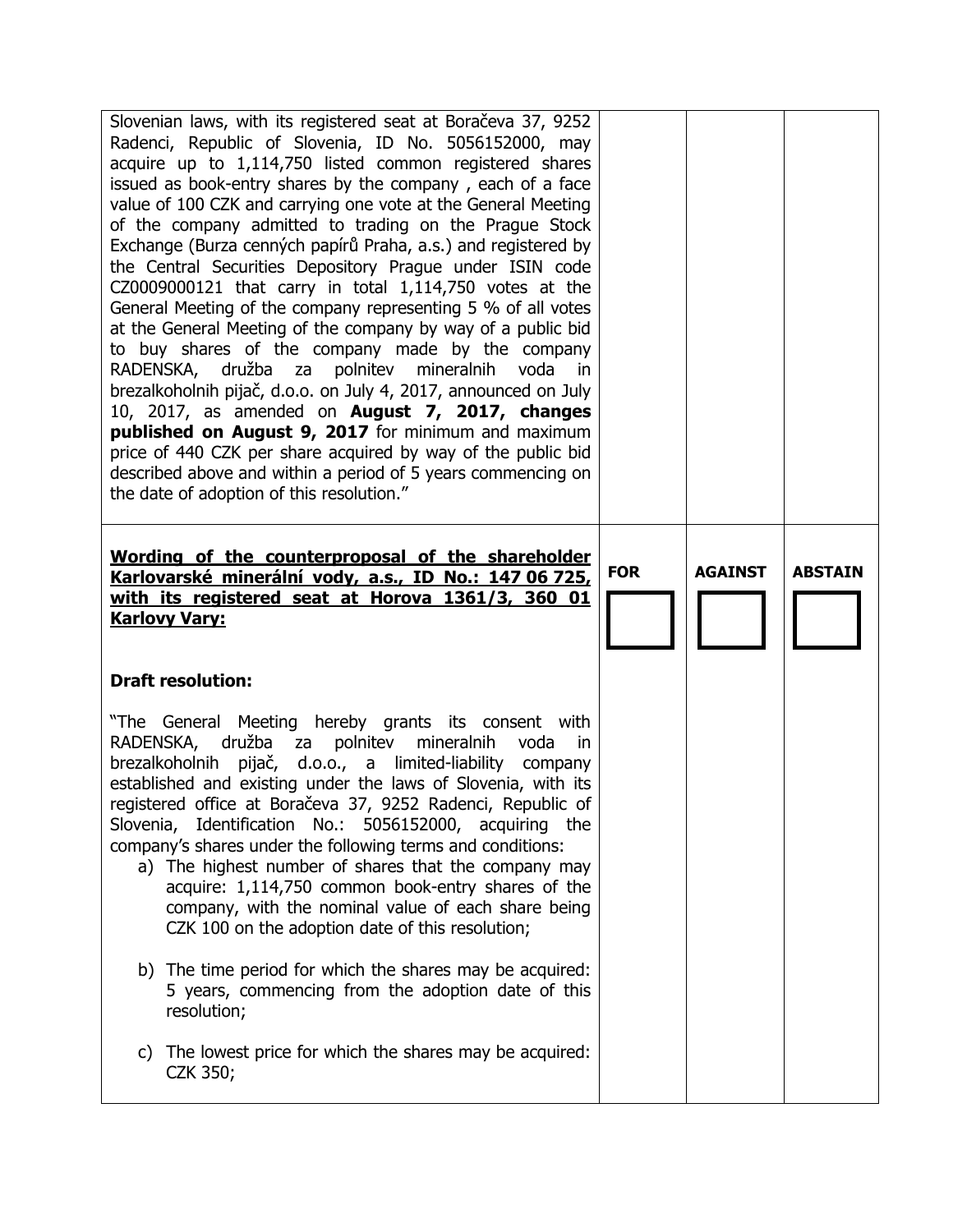| d) The highest price for which the shares may be<br>acquired: CZK 500;                                                                                                                                                                                                                                                                                                                                                                                                                                                                                                                                                                                                                                                             |            |                |                |
|------------------------------------------------------------------------------------------------------------------------------------------------------------------------------------------------------------------------------------------------------------------------------------------------------------------------------------------------------------------------------------------------------------------------------------------------------------------------------------------------------------------------------------------------------------------------------------------------------------------------------------------------------------------------------------------------------------------------------------|------------|----------------|----------------|
| e) The highest aggregate price for all shares that may be<br>acquired under this resolution: CZK 490,000,000;                                                                                                                                                                                                                                                                                                                                                                                                                                                                                                                                                                                                                      |            |                |                |
| The shares may be acquired solely for the purpose of<br>f)<br>meeting the conditions arising out of the Stock Option<br>Plans or other stock distribution to employees or<br>members of administrative management bodies or<br>supervisory bodies of the company and entities<br>controlled by it;                                                                                                                                                                                                                                                                                                                                                                                                                                 |            |                |                |
| g) The acquisition of shares pursuant to this resolution will<br>proceed in accordance with the exemption pursuant to<br>Article 5 (1) of Regulation (EU) No. 596/2014, on<br>Market Abuse (Market Abuse Regulation) and on<br>Repealing Directive 2003/6/EC of the European<br>Parliament and of the Council and Commission<br>Directives 2003/124/EC, 2003/125/EC and 2004/72/EC,<br>pursuant to rules defined under Commission Delegated<br>Regulation (EU) 2016/1052 dated 8 March 2016,<br>supplementing Regulation (EU) No. 596/2014 of the<br>European Parliament and of the Council with regard to<br>regulatory technical standards for the conditions<br>applicable to buy-back programs and stabilisation<br>measures." |            |                |                |
| Resolution of the item no. 4: Approval of acquisition of shares issued by the company<br>Kofola ČeskoSlovensko a.s. by the company RADENSKA, družba za polnitev mineralnih<br>voda in brezalkoholnih pijač, d.o.o.                                                                                                                                                                                                                                                                                                                                                                                                                                                                                                                 |            |                |                |
| Item included on the agenda upon a request of the<br>qualified shareholder the company AETOS a.s., ID No.:<br>061 67 446, with its registered seat at Nad Porubkou<br>2278/31a, Poruba, 708 00 Ostrava                                                                                                                                                                                                                                                                                                                                                                                                                                                                                                                             | <b>FOR</b> | <b>AGAINST</b> | <b>ABSTAIN</b> |
| <b>Draft resolution:</b>                                                                                                                                                                                                                                                                                                                                                                                                                                                                                                                                                                                                                                                                                                           |            |                |                |
| "In compliance with Section 301 par. 1 letter a) and par. 2 of                                                                                                                                                                                                                                                                                                                                                                                                                                                                                                                                                                                                                                                                     |            |                |                |

the Business Corporations Act in connection with Section 318 par. 1 of the Business Corporations Act the General Meeting of the company approves that the company RADENSKA, družba za polnitev mineralnih voda in brezalkoholnih pijač, d.o.o., a